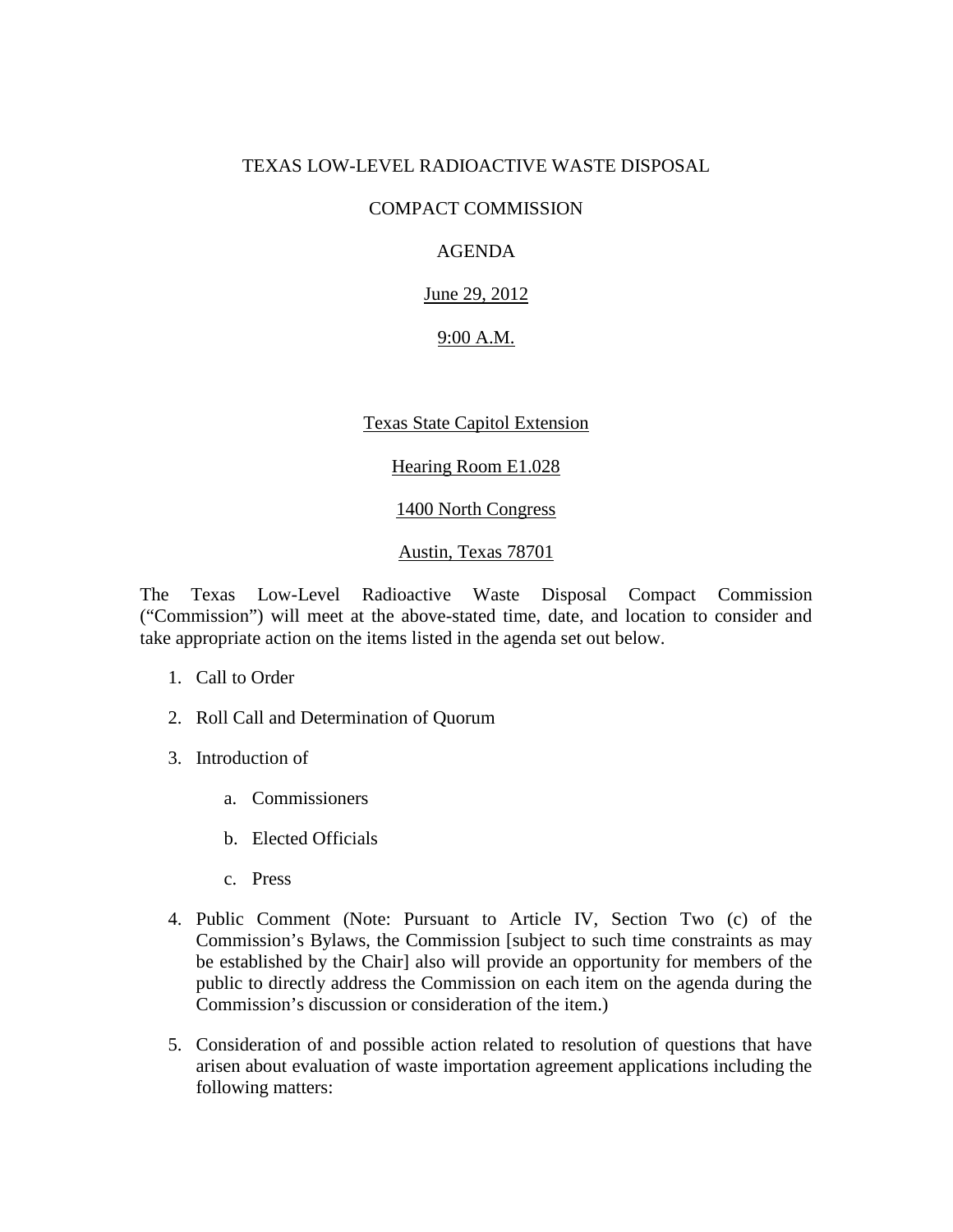- A. The facility operating life period to be used in connection with decisions about whether approval of nonparty waste importation agreements diminishes disposal volume or curie capacity available to party state waste generators during the facility operating life;
- B. Reconciliation of Compact language with requirements in Chapter 401 of the Texas Health and Safety Code related to volume and curie disposal capacity at the facility;
- C. When an application becomes static for purposes of review;
- D. How determinations are to be made about whether a particular waste, or the radioactive substance associated with the waste, is of international origin;
- E. To what extent comments on proposed importation agreement applications should be considered if they are received after the date for receiving comments has expired; and
- F. Whether the Compact Commission should consider approval of importation agreements when the quantities of curies or volume in the agreements, if approved, would be in excess of yearly operational limits for the licensee specified in SB 1504 enacted by the 82<sup>nd</sup> Texas Legislature, and, if so, what terms should be imposed by the Compact Commission related to such agreements, if any.
- 6. Consideration of and possible action pursuant to 31 TAC Sec. 675.23(j) on each of the following applications and proposed agreements for importation of low-level radioactive waste deemed received on May 10, 2012:
	- A. Bionomics, Inc.
	- B. Tennessee Valley Authority (1)
	- C. Tennessee Valley Authority (2)
	- D. PerkinElmer Health Sciences, Inc.
	- E. Pacific Gas and Electric Company HBPP
	- G. Exelon Generation Company
	- H. Nebraska Public Power District
	- I. Ecology Services, Inc.;

and consideration of and possible action on each of the following applications and proposed agreements for importation of low-level radioactive waste deemed received on June 1, 2012: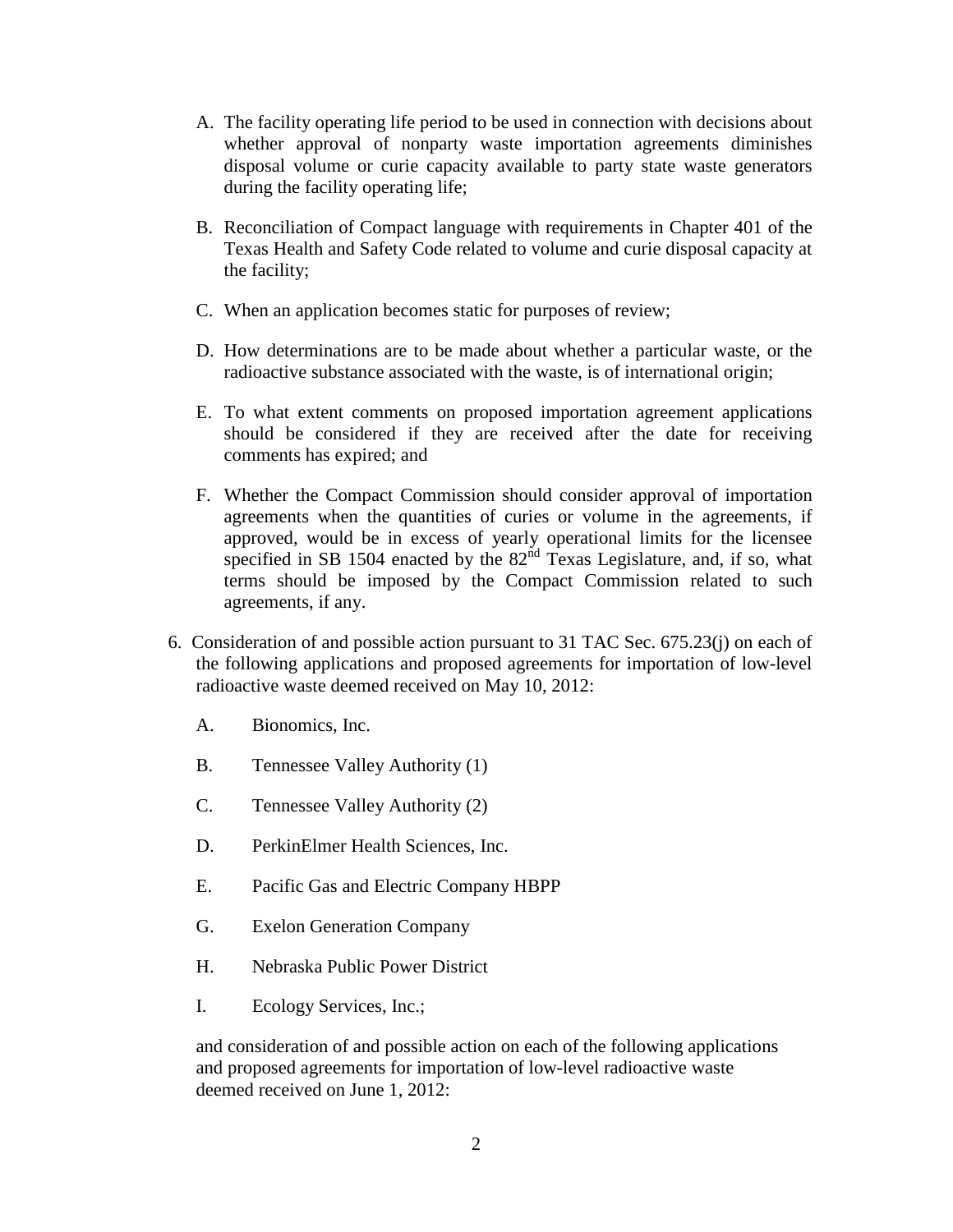- J. Studsvik Processing Facility Erwin LLC
- K. Thomas Gray & Associates/Environmental Management & Controls
- L. Zion Solutions
- 7. Receive reports from the TCEQ on its actions related to low level waste disposal operations in Andrews County, including reports on any pending license amendment applications filed by WCS, the current status and schedule in the rate case pending to establish disposal rates at the facility, TCEQ initiatives on contract provisions between generators and the site operator that were discussed on April 25, 2012, shipping expectations for in-compact and non-party state waste, revenue predictions related to site operations during the remaining Texas fiscal year 2012 and for Texas fiscal year 2013, on waste acceptance and disposal operations at the facility, and on environmental monitoring at the facility.
- 8. Receive reports from WCS about site operations, including reports on pending license amendment applications, status of rate case, information about projected volumes of shipments for disposal during the facility's first operational year, updates in revenue predictions related to site operations to be used for estimating funds available for operations of the Commission and for funds to be contributed to the State of Texas and to Andrews County, and on projected capacity requirements for waste disposal operations at the Compact facility site during the first operational year expressed both in curies and volume including reports on whether there are any radionuclide limits in the license that are projected to have more than 50% of capacity consumed within the first operational year and other matters reported at the discretion of WCS.
- 9. Discussion and possible action on the issues raised in the April 30, 2012 letter from WCS concerning The University of Texas System's ("UTS")April 25, 2012 letter giving the Compact Commission "Notice of Intent to Ship Waste for Treatment Out of State" including, without limitation, possible action on the issue of whether certain materials are within the definition of "low level radioactive waste" subject to approval for export pursuant to Section 3.05(7) of the Texas Low-Level Radioactive Waste Compact. The exchange of correspondence between UTS and WCS maybe viewed on the Compact Commission's website.
- 10. Consideration of and possible action on statement of reasons for or against adoption of 31 TAC Sec. 675.23.
- 11. Update on activities of the Board's Fiscal Advisory Committee related to funding of Commission activities and with the development of a budget for Commission operations during Texas FY 2013 in connection with funds that may be available for Commission operations during the upcoming 2013 fiscal year.